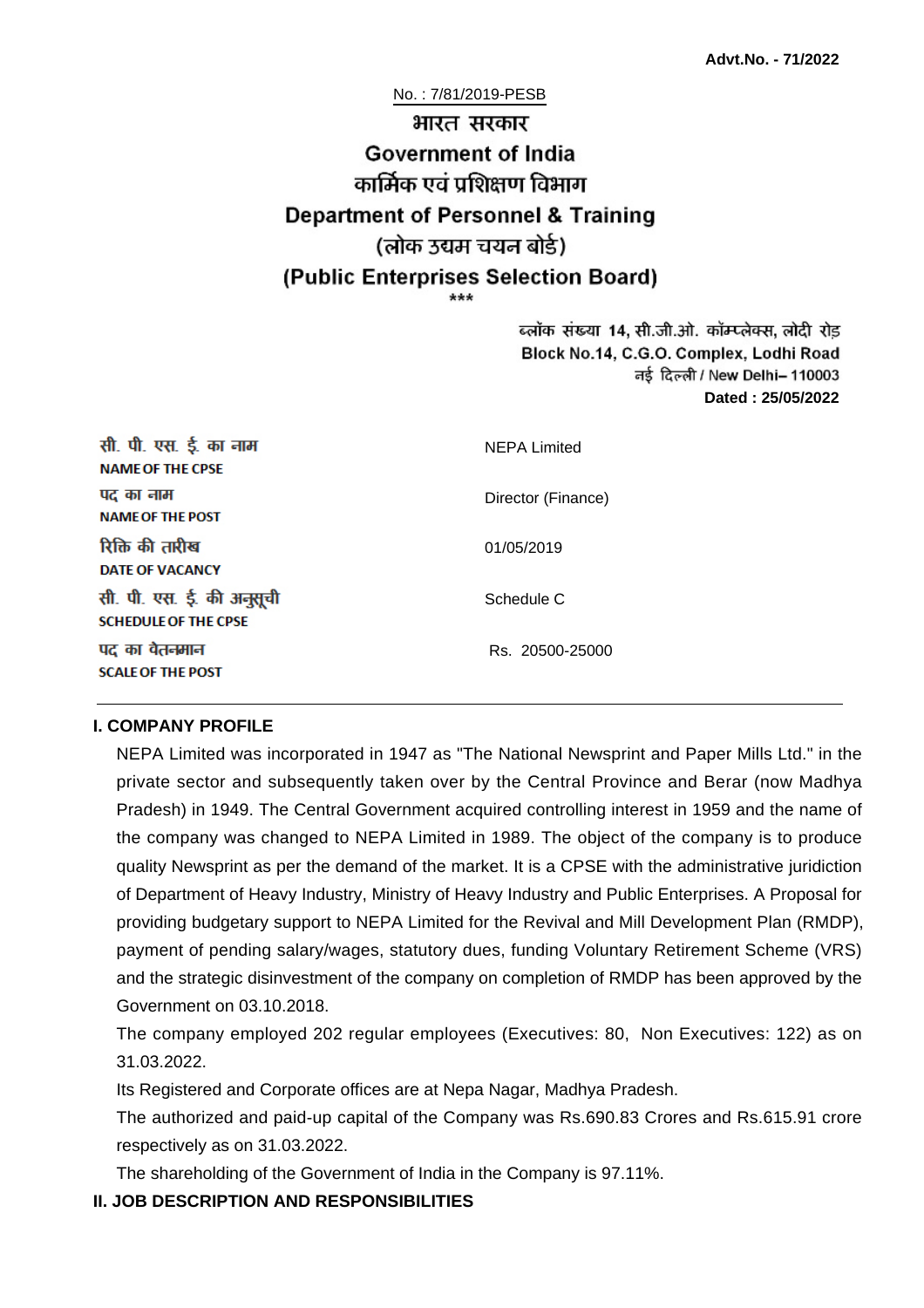Director (Finance) is a member of the Board of Directors and reports to Chairman-cum-Managing Director. He/She is overall in charge of the finance and accounts of the organization and is responsible for evolving and formulating policies related to finance and accounts as well as implementation thereof.

### **III. ELIGIBILITY**

**1. AGE :** On the date of occurrence of vacancy (DOV)

| Age of superannuation 60 years |                                                                                             |                |                                                                                             |
|--------------------------------|---------------------------------------------------------------------------------------------|----------------|---------------------------------------------------------------------------------------------|
| <b>Internal</b>                |                                                                                             | <b>Others</b>  |                                                                                             |
| <b>Minimum</b>                 | <b>Maximum</b>                                                                              | <b>Minimum</b> | <b>Maximum</b>                                                                              |
| 40                             | 2 years residual service as on<br>the date of vacancy w.r.t. the<br>date of superannuation. | 40             | 3 years residual service as on<br>the date of vacancy w.r.t. the<br>date of superannuation. |

# **2. EMPLOYMENT STATUS:**

The applicant must, on the date of application, as well as on the date of interview, be employed in a regular capacity – and **not** in a contractual/ad-hoc capacity – in one of the followings:-

(a) Central Public Sector Enterprise (CPSE) (including a full-time functional Director in the Board of a CPSE);

(b) Central Government including the Armed Forces of the Union and All India Services;

(c) State Public Sector Enterprise (SPSE) where the annual turnover is \***Rs 500 crore or more**;

(d) Private Sector in company where the annual turnover is **\*Rs 500 crore or more**.

(\* The average audited annual turnover of three financial years preceding the calendar year in which the post is advertised shall be considered for applying the approved limits)

# **3. QUALIFICATION:**

(i) The applicant should be a chartered Accountant or Cost Accountant or a full time MBA/PGDM/M-COM course with good academic record form a recognized University/Institution.

(ii) Officers of Organize Group 'A' Accounts services [i.e. Indian Audit and Accounts Service, Indian Defence Accounts Service, Indian Railway Accounts Service, Indian Civil Accounts Service, Indian P&T Accounts & Finance Service and Indian Cost Accounts Service] working in the appropriate level are exempted from these educational qualifications.

(iii) Further, applicants form the Central Govt. / Armed Forces of the Union/ All India Services, will also be exempted from the educational qualifications as per (i) above provided the applicants have 'the relevant experience' as mentioned in para 4(iii) of the advertisement. In respect of applicants from Organized Group 'A' Accounts Services/Central Government/Armed Forces of the Union/All India Services, Chartered Accountant/ Cost Accountant/ MBA/PGDM will be a desirable educational qualification.

(iv) Applicant from Central Public Sector Enterprises having 20 years of Experience in Finance Department working in the appropriate level are exempted from these educational qualifications.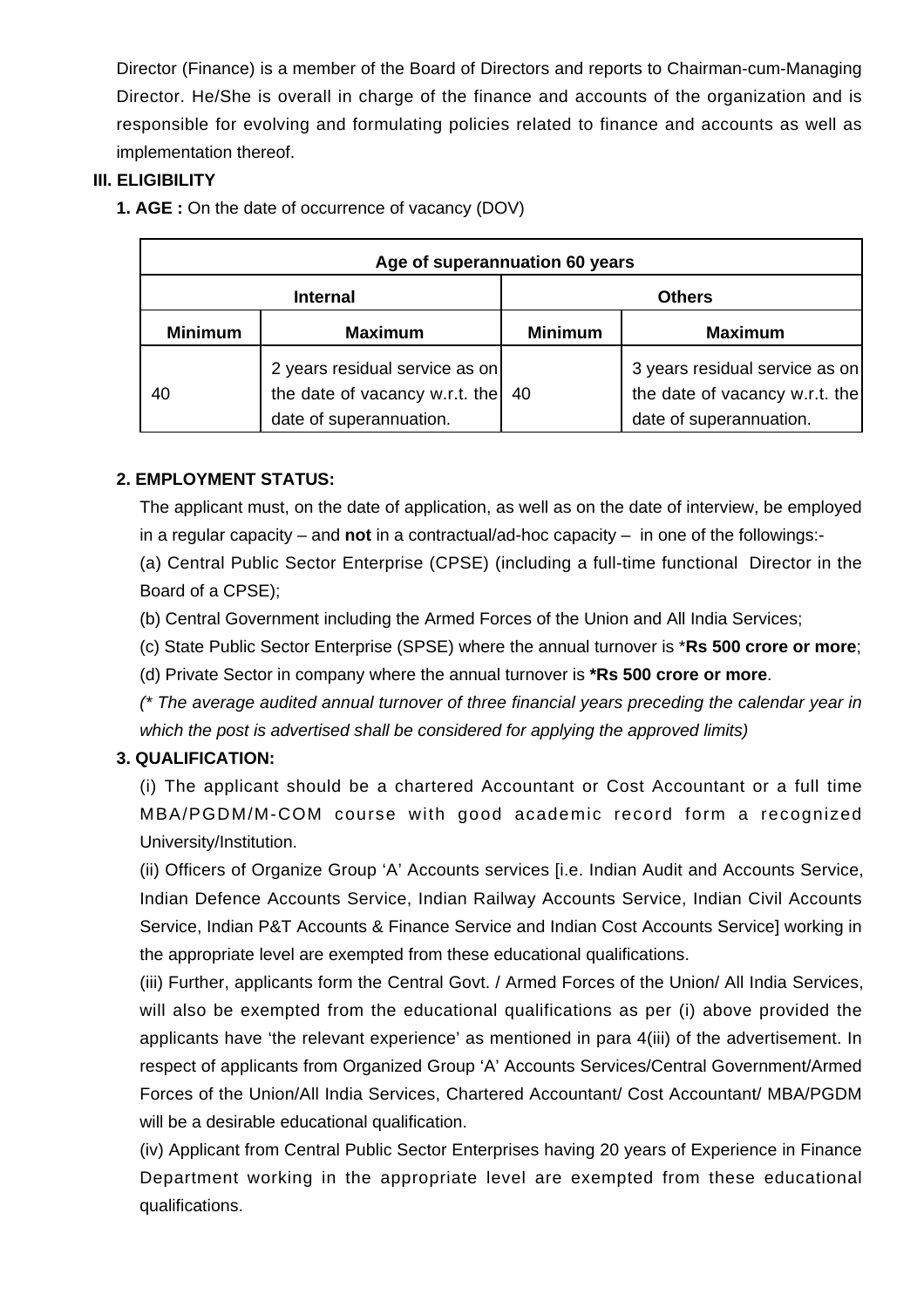### **4. EXPERIENCE:**

(i) The applicant should have at least five years of cumulative experience at a senior level during the last ten years in the area of Corporate Financial Management/ Corporate Accounts in an organization of repute.

(ii) Applicants from Organized Group 'A' Accounts Services should have at least five years cumulative experience at a senior level during the last ten years in the area of Corporate Financial Management/ Corporate Accounts.

(iii) 'The relevant experience' in respect of applicants from Central Government/Armed Forces of the Union/All India Services would include at least seven years of cumulative experience at a senior level during the last ten years in the area of Corporate Financial Management/ Corporate **Accounts** 

# **5. PAY SCALE:**

# **(a)Central Public Sector Enterprises-**

# **Eligible Scale of Pay**

- (i) Rs. 5550-6870 (IDA) Pre 01/01/1992
- (ii) Rs. 7500-9900 (IDA) Post 01/01/1992
- (iii) Rs. 17500-22300 (IDA) Post 01/01/1997
- (iv) Rs. 36600-62000 (IDA) Post 01/01/2007
- (v) Rs. 90000-240000 (IDA) Post 01/01/2017
- (vi) Rs. 12000-16500 (CDA) Pre-revised
- (vii) Rs. 15600-39100 + GP 7600 (CDA)
- (viii) Rs. 78800-209200 (Level 12) CDA

The minimum length of service required in the eligible scale will be one year for internal candidates, and two years for others as on the date of vacancy.

**(b)**

**(i) Applicants from Central Government / All India Services** should be holding a post of the level of Deputy Secretary in Government of India or carrying equivalent scale of pay on the date of application.

**(ii) Applicants from the Armed forces of the Union** should be holding a post of the level of Lieutenant Colonel in the Army or equivalent rank in Navy/Air Force on the date of application.

**(c)**

 **Applicants from State Public Sector Enterprises/ Private Sector** should be working at Board level position or at least a post of the level immediately below the Board level on the date of application.

# **6. CONDITION OF IMMEDIATE ABSORPTION FOR CENTRAL GOVERNMENT OFFICERS**

Central Government Officers, including those of the Armed Forces of the Union and the All India Services, will be eligible for consideration only on immediate absorption basis.

# **IV. DURATION OF APPOINTMENT**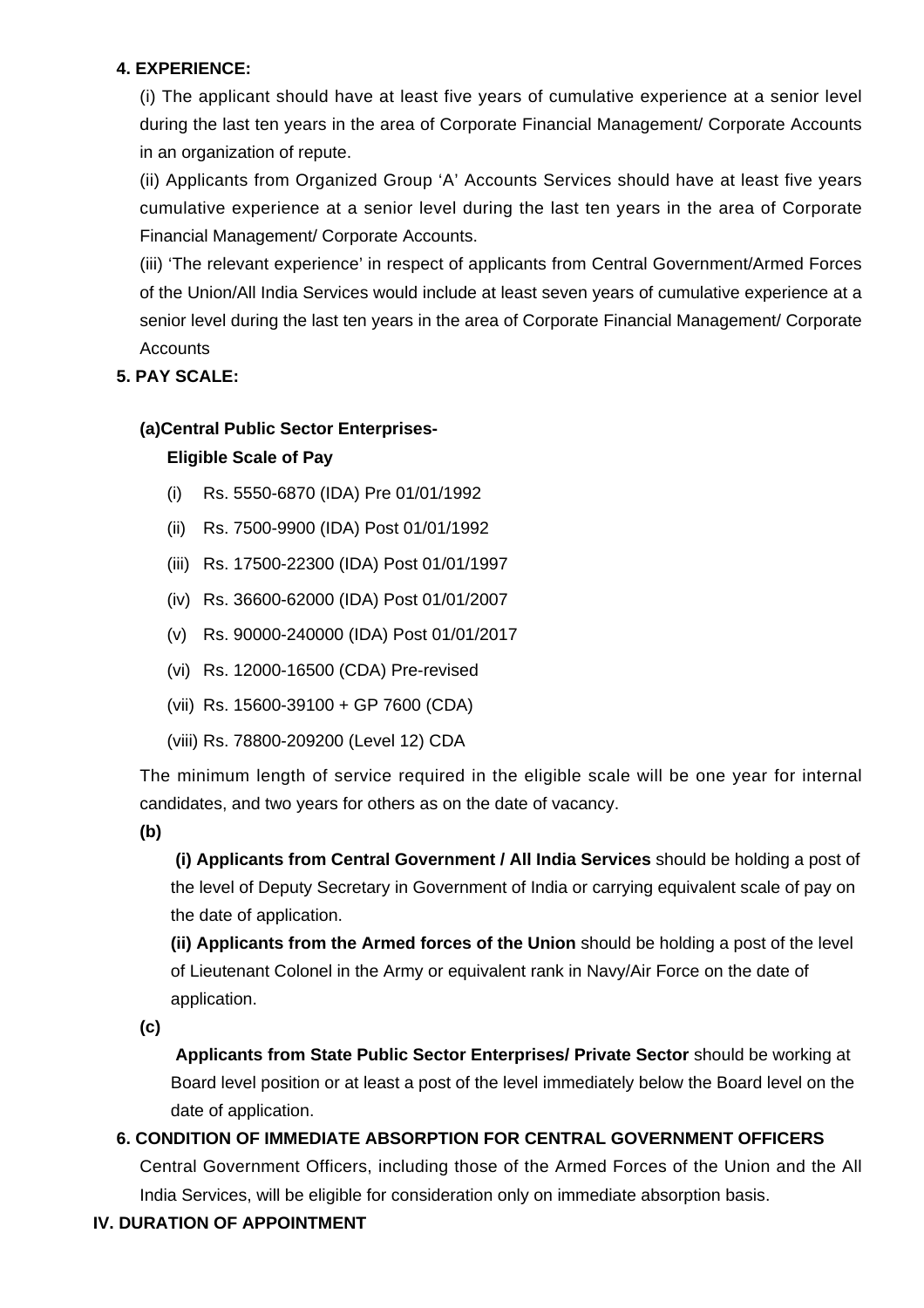The appointment shall be for a period of five years from the date of joining or upto the date of superannuation or until further orders, whichever is earlier.

### **V. SUBMISSION OF APPLICATIONS**

### **Applicants should submit their applications on-line only as per the format.**

**1**. The applicants should submit their applications through proper channel as follows:

(a) Government Officers, including those of the Armed Forces of the Union and All India Services: through Cadre Controlling authority;

(b) CMDs/MDs/Functional Directors in CPSE: through the concerned Administrative Ministry;

(c) Below Board level in CPSE: through the concerned CPSE;

(d) CMDs/MDs/Functional Directors in State PSE: through the concerned Administrative Secretary and Cadre Controlling Authority, if any, of the State Government;

- (e) Below Board level in SPSE: through the concerned SPSE;
- (f) Private Sector: directly to the PESB.

**2.** Applicants from Private Sector must submit the following documents along with the application form:

(a) Annual Reports of the Company in which currently working for the 3 financial years preceding the calendar year in which the post is advertised **(please provide URL or attach/enclose copies);**

(b) Whether the company is listed or not; if yes, the documentary proof **(please provide URL or attach/enclose copies);**

(c) Evidence of working at Board level or at least a post of the level immediately below the Board level;

- (d) Self-attested copies of documents in support of age and qualifications;
- (e) Relevant Jobs handled in the past with details.

### **VI. UNDERTAKING BY THE APPLICANT**

An applicant has to give an undertaking as a part of the application that he/she will join the post, if selected. If an applicant does not give such undertaking, the application would be rejected.

### **1. For candidates from Central Government/Armed Forces of the Union/ All India Services**

(a) The appointment is on immediate absorption basis.

(b) If a candidate conveys his/her unwillingness to join after the interview is held, he/she would be debarred for a period of two years from the date of interview, for being considered for a Board level post in any CPSE.

(c) Further, if a candidate conveys his/her unwillingness to join after the issue of offer of appointment, he/she would be debarred for a period of two years from the date of offer of appointment for being considered for a Board level post in any CPSE.

### **2. For candidates from CPSE**

a. If a candidate conveys his/her unwillingness to join after the interview is held, he/she would be debarred for a period of two years from the date of interview, for being considered for a Board level post in any CPSE other than the one to which the candidate belongs.

b. Further, if a candidate conveys his/her unwillingness to join after the issue of offer of appointment, he/she would be debarred for a period of two years from the date of offer of appointment for being considered for a Board level post in any CPSE other than the one to which